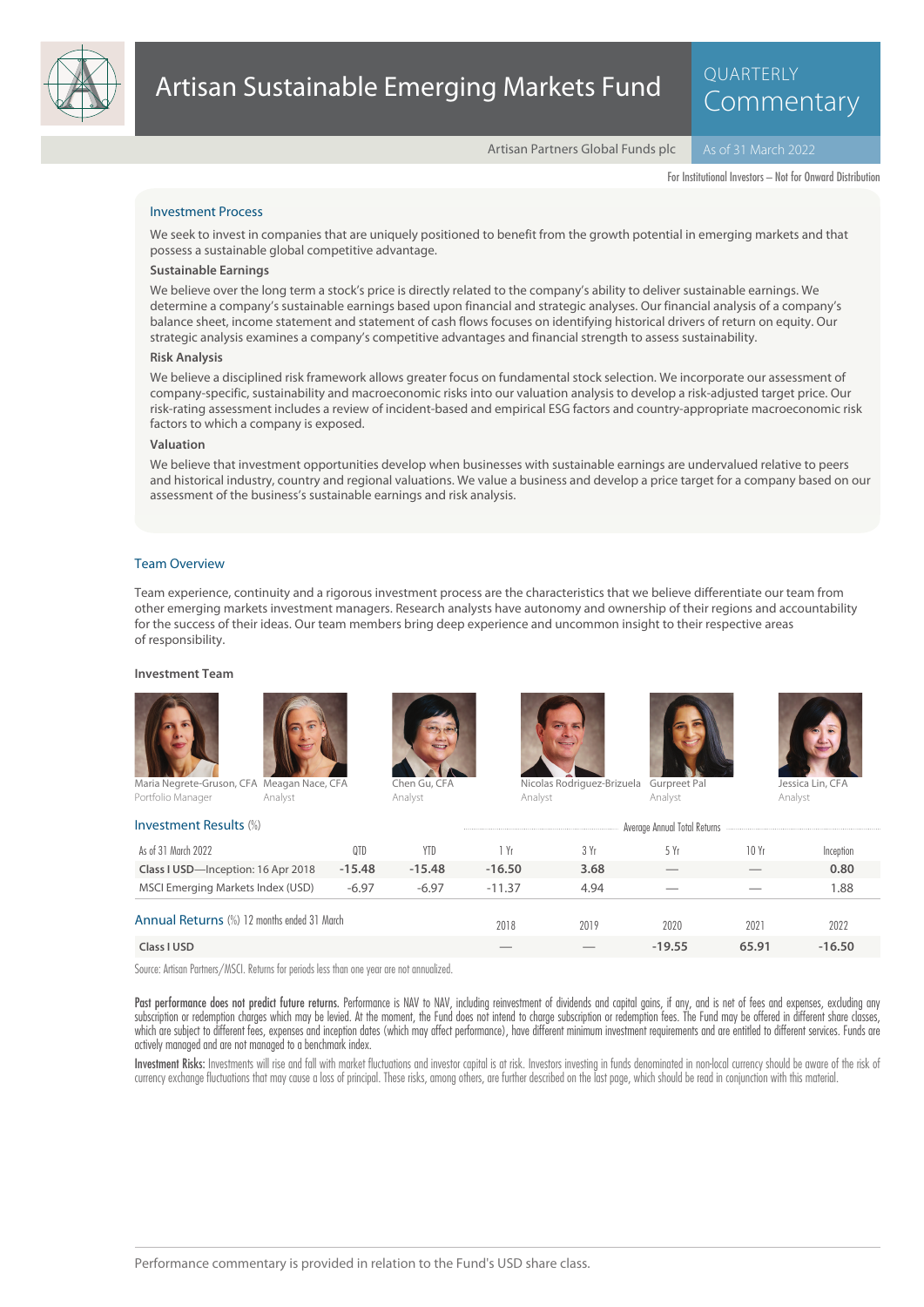

# Portfolio Discussion

Our portfolio underperformed the MSCI Emerging Markets Index in Q1. Several factors drove investor sentiment lower, including Russia's full-scale invasion of Ukraine, reduced global growth expectations, sustained inflation pressures, potentially strong responses to inflation by central banks and China's severe lockdowns in response to COVID-19 outbreaks. China and Russia were the benchmark's primary detractors, accounting for the index's entire quarterly decline. Meanwhile, Brazil, South Africa and Saudi Arabia were the benchmark's top contributors.

First and foremost, we are saddened by Russia's actions. Ukraine is bearing a tremendous human toll. We believe President Vladimir Putin's decision to invade Ukraine and escalate the conflict is a step backward for human rights, international relations and the global economy. We also believe Putin's decisions will have serious and potentially long-lasting repercussions for the people of his own country.

We are closely monitoring developments in Ukraine, the international community's response to Russia, as well as broader economic and financial markets consequences. In response to escalating sanctions and multiple exchanges suspending Russian stock trading, Artisan Partners' valuation committee decided to write down the value of our Russian positions to zero. As a result, the portfolio's six Russian positions were among the portfolio's leading individual detractors and collectively accounted for a majority of our relative underperformance this quarter. In addition, our position in Kaspi, a Kazakhstani financial technology company, was a significant detractor, as investors also shunned public companies domiciled in countries with close connections to Russia.

At the same time, our investment process is bottom up, and our analytical tools (i.e., financial and strategic analyses, country risk analysis and sustainability assessment) are focused on individual companies. Our analytical tools are meant to help us measure a company's capacity to react and/or to survive a crisis. Moreover, we do not determine our universe or make individual investment decisions based on a country of domicile or a government's behavior. We won't rule out investing in any non-developed market companies, so long as liquidity is sufficient, financial statements are reliable, and property rights are upheld. In our many years of investing, we have found companies can act in ways that are more responsible than their country of domicile.

While we have written down the value of the portfolio's Russian positions to zero, it remains clear they have strong balance sheets and will continue to operate. Our ESG reviews indicate each company has been operating within the scope of the law. We have also been engaging directly with each company to understand the situation on the ground and encourage each management team to express its concern about the war and desire for peace. As conditions change, we will act accordingly to the extent we are able.

Among our leading Q1 relative contributors were E Ink, FirstRand and Itaú Unibanco. E Ink is a Taiwan-based producer of ePaper technology—used in e-readers such as Amazon's Kindle—and

electronic shelf label (ESL) systems. We believe E Ink is compelling both fundamentally and in environmental, social and governance (ESG) terms. The company is experiencing strong demand due in large part to rapid ESL adoption, and it keeps innovating, announcing its next generation of Advanced Color ePaper in March. E Ink's ePaper display technology provides users with greater flexibility and efficiency, while significantly reducing paper and energy consumption—power is not required to maintain a screen display. In addition, E Ink became the first display company to commit to using 100% renewable energy by 2030. From a social aspect, E Ink's devices have been helping to bridge the digital learning gap—even more so during the pandemic—and its reflective display technology contains no irritating backlight nor blue light that harms human eyes.

FirstRand is a South African financial services group providing banking and insurance products and services. The bank is one of the best capitalized banks in South Africa with a strong earnings profile and robust cost controls. We believe it's well positioned to capture credit demand growth as the pandemic recedes. In terms of ESG, FirstRand will no longer fund new coal-fired power stations and intends to stop financing new coal mining projects by 2026.

Shares of Itaú Unibanco, Latin America's largest private bank, rallied in Q1. The lender is showing good business momentum for 2022 as well as better operational execution. Its digital banking platform is growing rapidly, and the lender is reducing its number of branches, a combination beneficial to profitability. We believe Itaú's recent statements that it will not bid for Citigroup's Brazilian operations is a positive as the bank needs to stay focused on its existing strategy. Itaú has also been increasing its environmental commitment. Besides reducing its own emissions, it is advising other companies on cutting emissions. Along those lines, Itaú recently committed to halve emissions tied to its loans by 2030 and have a carbon neutral loan portfolio by 2050.

## Portfolio Activity

Amid the turbulent quarter, we made some changes in the portfolio. However, no matter the market environment, valuation is an important part of our investment process—we always seek companies with sustainable growth characteristics and trading at compelling valuations.

We initiated positions in Lojas Renner and Despegar.com. Lojas Renner is Brazil's leading fashion retailer. It has a strong brick and mortar retail presence, but it is committed to growing its online business. Based on recent trends and the company's strategy, we believe foot traffic and in-store sales should keep improving even as online sales grow at a solid pace. We also believe management is on the right track with its strategy to develop a strong omnichannel business while continuing to invest in its lifestyle and fashion lines.

Despegar.com is the leading digital travel agency in Latin America. With the region's economies reopening and newer COVID-19 variants appearing to be less dangerous, we believe Despegar is well positioned to benefit from pent-up travel demand. We also like Despegar from an operational and valuation perspective. The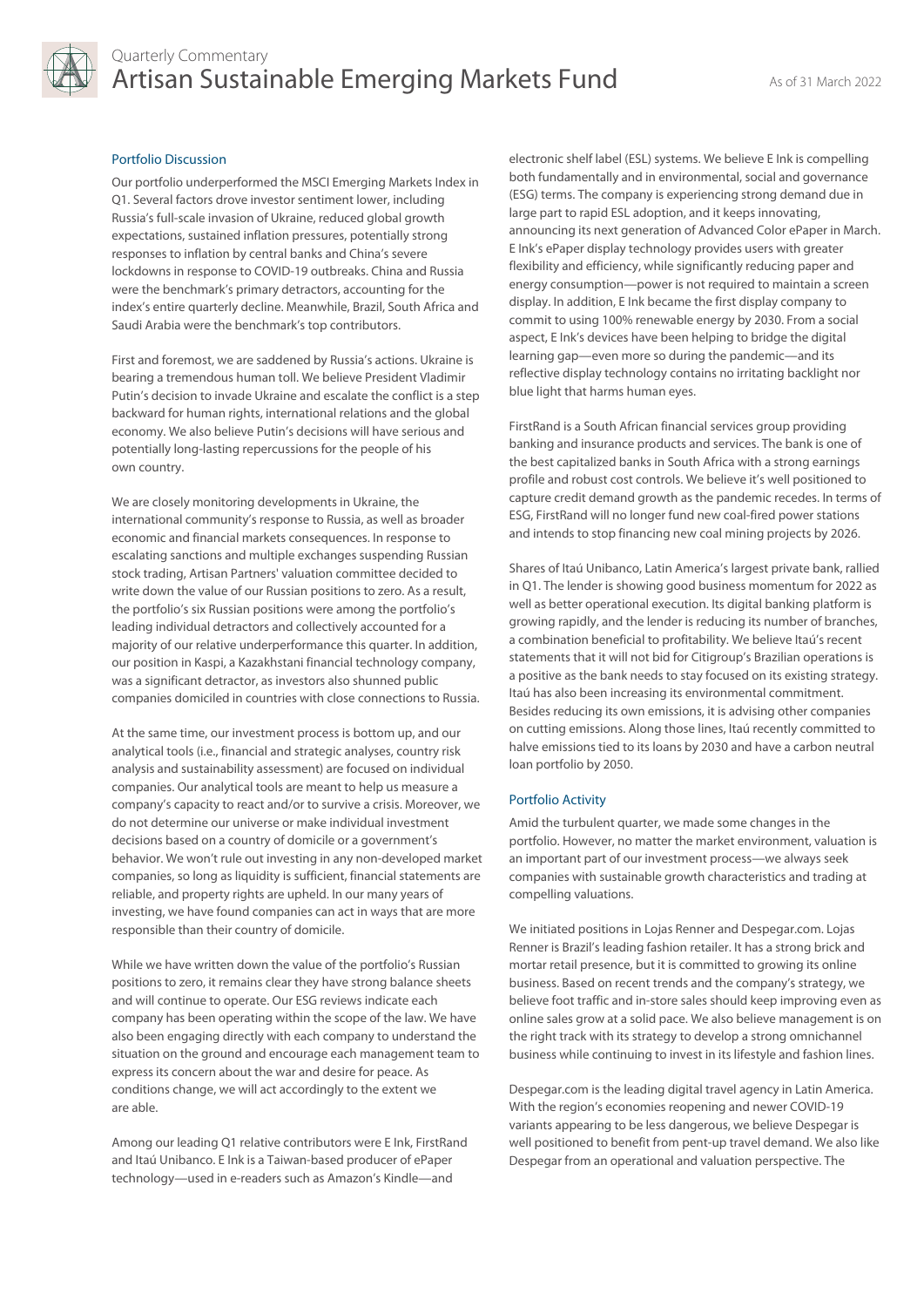company scaled back its business in response to the pandemic, which should be positive for margins if bookings pick up as expected. Furthermore, Despegar should gain market share organically and through strategic acquisitions that help broaden its capabilities and product offerings.

Conversely, we exited multiple positions in Q1—Commercial International Bank Egypt and Focus Energia. We exited Commercial International Bank Egypt with the purpose of redeploying capital into this quarter's new positions and higher conviction existing positions. Our position in Focus Energia came to an end as its acquisition by another Brazilian energy company closed in March.

#### Perspective

Emerging markets economies may have a challenging 2022, even if the war in Ukraine is resolved within the near future. Besides the war, additional economic headwinds could come from higher commodity costs, higher interest rates, currency market volatility and financial market uncertainty (e.g., Russia default).

If those economic and market dynamics are realized, they may sharpen demand among long-term investors for companies with the established abilities to generate sustainable growth and enduring earnings. We believe those abilities are more prevalent among companies that have unique access to growth and/or a long-term, defensible competitive advantage.

From a bottom-up perspective, we believe there is significant upside potential in parts of emerging markets given the combination of weak equity market conditions, generally positive corporate financial health and sustainable growth opportunities still intact for many companies. We believe the overall upside potential of our portfolio is significantly above average.

For example, e-commerce companies could see stronger demand in an inflationary environment. E-commerce companies have competitive advantages (e.g., price, logistics and scale) over many traditional retailers. We also believe banks could benefit from the expected rate environment.

We are hopeful about Latin America—the pandemic appears to be receding, and political conditions are less uncertain and less negative. Even in Brazil, the upcoming presidential election is between two well-known politicians. We also see meaningful opportunity in India and other parts of Asia.

Travel has long been an important way for us to build strong relations with management teams, to see companies up close and to better understand local markets. Given the current turbulence and emerging from a pandemic that kept us largely grounded for two years, we believe resuming our face-to-face visits will be especially valuable. As restrictions ease, traveling abroad is becoming more feasible, and we are cautiously optimistic we will do even more of it as the year progresses.

#### ARTISAN CANVAS

Timely insights and updates from our investment teams and firm leadership Visit www.artisancanvas.com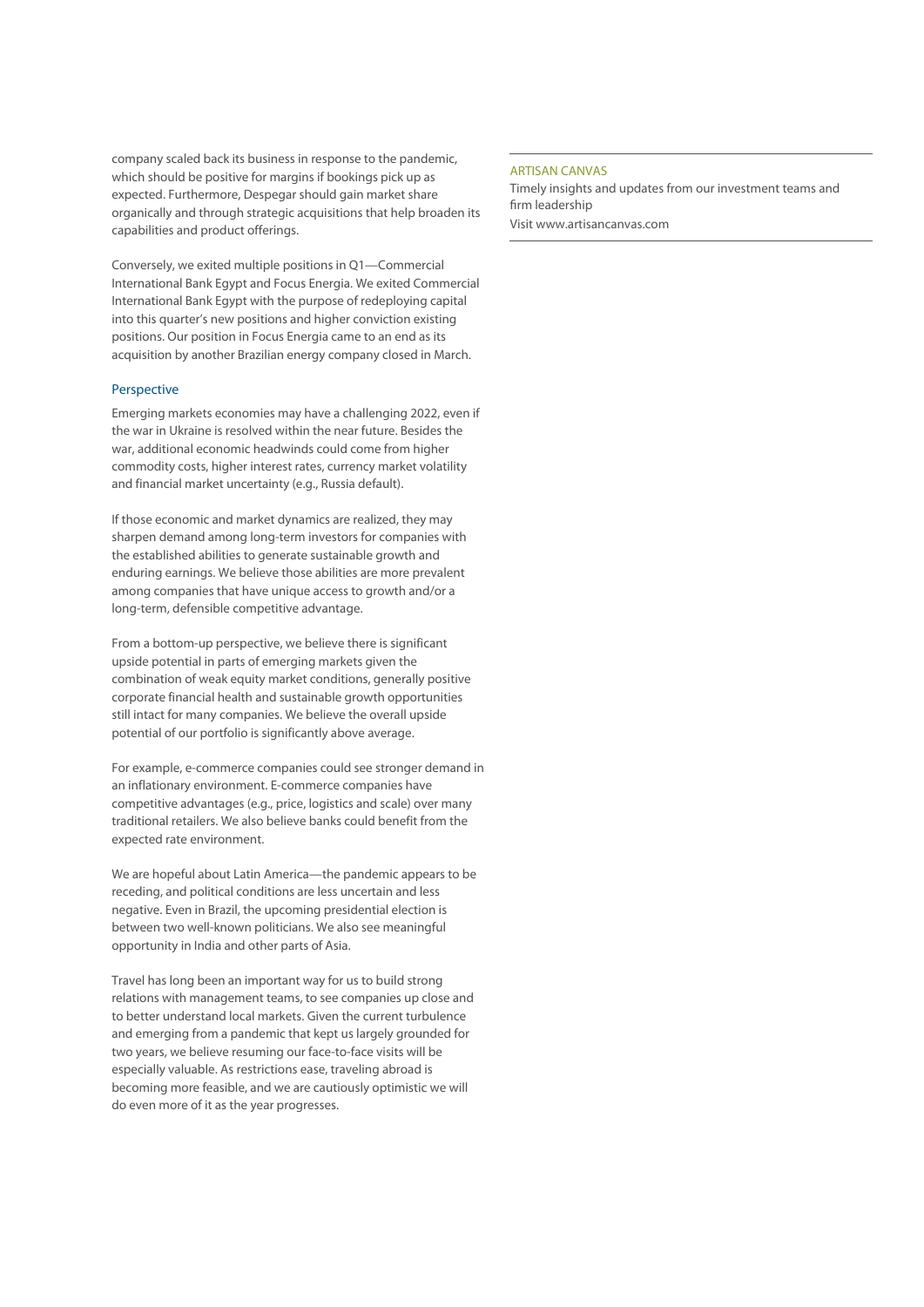## **For more information:** Visit www.artisanpartners.com

Current and future portfolio holdinas are subject to risk. International investments involve special risks, includina currency fluctuation, lower liquidity, different accounting methods and economic and political systems, higher transaction costs. These risks typically are greater in emerging markets. Such risks include new and rapidly changing political and economic structures, which may cause instability; underdeveloped securities markets; and higher likelihood of high levels of inflation, deflation or currency devaluations. Securities of small- and medium-sized companies tend to have a shorter history of operations, be more volatile and less liquid and may have underperformed securities of large companies during some periods. Investments will rise and fall with market fluctuations and investor capital is at risk. The costs associated with this fund will impact your r time. These risks, among others, are further described in the Fund Documents.

#### This is a marketing communication. Further fund details, including risks, fees and expenses, and other information, such as ESG practices, are set out in the current Prospectus, Supplements, Key Investor Information Documents (KIIDs) and other documentation (collectively, the Fund Documents), which can be obtained by calling +44 (0) 207 766 7130 or visiting www.apgfunds-docs.com. Please refer to the Fund Documents and consider all of a fund's characteristics before making any final investment decisions.

This summary represents the views of the portfolio managers as of 31 Mar 2022. Those views may change, and the Fund disclaims any obligation to advise investors of such changes. Portfolio holdings are displayed in the cont marketing the fund shares and not the marketing of underlying portfolio securities. For the purpose of defermining the Fund's holdings, securities of the same issuer are aggregated to determine the weight in the Fund. The mentioned above comprise the following percentages of the Fund's total net assets (including all classes of shares) as of 31 Mar 2022: Kaspi.KZ JSC 1.3%, E Ink Holdings Inc 3.7%, FirstRand Ltd 2.0%, Itau Unibanco Holding S Despegar.com Corp 2.1%, Loias Renner SA 0.6%. As of 3 Mar 2022, Russian holdings are volued at zero. Securities named in the Commentary, but not listed here are not held in the Fund as of the date of this report. Portfolio are subject to change without notice and are not intended as recommendations of individual securities.

Attribution is used to evaluate the investment management decisions which affected the portfolio's performance when compared to a benchmark index. Attribution is not exact, but should be considered an approximation of the contribution of each of the factors considered.

MSCI Emerging Markets Index measures the performance of emerging markets. The index(es) are unmanaged; include net reinvested dividends; do not reflect fees or expenses; and are not available for direct investment.

MSCI makes no express or implied warranties or representations and shall have no liability whatsoever with respect to any MSCI data contained herein. The MSCI data may not be further redistributed or used to create indices products. This report is not approved or produced by MSCI.

The Sustainable Industry Classification System (SICS®) is the exclusive intellectual property of Sustainability Accounting Standards Board (SASB). SICS is intended to group companies based on their shared sustainability-re opportunities. Price-to-Earnings (P/E) is a valuation ratio of a company's current share price compared to its per-share earnings.

This material is provided for informational purposes without regard to your particular investment needs and shall not be construed as investment or tax advice on which you may rely for your investment decisions. Investors their financial and tax adviser before making investments in order to determine the appropriateness of any investment product discussed herein. In no event shall Artisan Partners have any liability for direct, indirect, sp punitive, consequential (including, without limitation, lost profits) losses or any other damages resulting from the use of this material.

Artisan Partners Limited Partnership (APLP) is an investment adviser registered with the U.S. Securities and Exchange Commission (SEC). Artisan Partners UK LLP (APUK) is authorized and regulated by the Financial Conduct Au is a registered investment adviser with the SEC. APEL Financial Distribution Services Limited (AP Europe) is authorized and regulated by the Central Bank of Ireland. APLP, APUK and AP Europe are collectively, with their pa and affiliates, referred to as Artisan Partners herein. Artisan Partners is not registered, authorised or eligible for an exemption from registration in all jurisdictions. Therefore, services described herein may not be av jurisdictions. This material does not constitute an offer or solicitation where such actions are not authorised or lawful, and in some cases may only be provided at the initiative of the prospect. Further limitations on th products or services described herein may be imposed.

APLP is the investment manager of Artisan Partners Global Funds Plc (APGF), an umbrella type open-ended investment company with variable capital having segregated liability between its sub-funds, incorporated with limited authorized in Ireland by the Central Bank of Ireland as an Undertaking for Collective Investments in Transferable Securities (UCITS) under registration number 485593. APUK and AP Europe are the distributors for APGF. This not intended for use within the US or with any US persons. The Fund shares described herein are not and will not be, registered under the US Securities Act of 1933 and may not be sold to or for the benefit of any US person

This material is only intended for investors which meet qualifications as institutional investors as defined in the applicable jurisdiction where this material is received, which includes only Professional Clients or Eliai defined by the Markets in Financial Instruments Directive (MiFID) where this material is issued by APUK or AP Europe. This material is not for use by retail investors and may not be reproduced or distributed without Artisa permission.

In the United Kingdom, issued by APUK, 25 St. James's St., Floor 3, London SW1A 1HA, registered in England and Wales (LLP No. OC351201). Registered office: Reading Bridge House, Floor 4, George St., Reading, Berkshire RG1 8LS. In Ireland, issued by AP Europe, Fitzwilliam Hall, Fitzwilliam Pl, Ste. 202, Dublin 2, D02 T292. Registered office: 70 Sir John Rogerson's Quay, Dublin 2, DO2 R296 (Company No. 637966).

Australia: This material is directed at wholesale clients only and is not intended for, or to be relied upon by, private individuals or retail investors. Artisan Partners Australia Pty Ltd is a representative of APLP (ARBN APUK (ARBN 603 522 649). APLP and APUK are respectively regulated under US and UK laws which differ from Australian laws and are exempt from the requirement to hold an Australian financial services license under the Austra Corporations Act 2001 in respect to financial services provided in Australia. No cooling-off regime applies to an acquisition of the interests in any funds managed by Artisan Partners described herein. Austria: The shares and in each Fund's prospectus and the related documents have not and may not be offered or sold, directly or indirectly, to the public in the Republic of Austria. Each Fund's prospectus has not been and will not be submitt Oesterreichische Kontrollbank Aktiengsellschaft and has not been prepared in accordance with the Austrian Capital Markets Act (Kapitalmarktaesetz) or the Austrian Investment Funds Act (Investmentfondsgesetz). Each is there prospectus pursuant to the Capital Markets Act or the Investment Funds Act. Brazil: Shares in the Fund may not be offered or sold to the public in Brazil. Accordinaly, the Fund shares have not been nor will be registered w Brazilian Securities Commission - CVM nor have they been submitted to the foregoing agency for approval. Documents relating to the Fund shares, as well as the information contained therein, may not be supplied to the publi as the offering is not a public offering of securities in Brazil, nor used in connection with any offer for subscription or sale of securities to the public in Brazil. Canada: This material is distributed in Canada by APLP Distributors LLC, which conducts activities in Canada under exemptions from the dealer, portfolio manager and investment fund manager registration requirements of applicable Canadian securities laws. This material does not an offer of services in circumstances where such exemptions are not available. APLP advisory services are available only to investors that qualify as "permitted clients" under applicable Canadian securities laws. Investmen securities of Funds managed and distributed by APLP and/or Artisan Partners Distributors LLC may only be made by eligible private placement purchasers that qualify as "accredited investors" and "permitted clients" under ap Canadian securities laws and pursuant to Canadian private placement offering documents, which are available upon request. This material is not, and under no circumstances should it be construed as, a private placement offe document, advertisement or public offering of securities in Canada. No securities commission or similar authority in Canada has reviewed this material or in any way passed upon the merits of any securities referenced herei representation to the contrary is an offence. Chile: Esta oferta privada se acone a las disposiciones de la norma de carácter general n° 336 de la superintendencia de valores y seguros, hoy comisión para el mercado financi oferta versa sobre valores no inscritos en el registro de valores o en el registro de valores extranieros que lleva la comisión para el mercado financiero, por lo que tales valores no están sujetos a la fiscalización de és valores no inscritos no existe la obligación por parte del emisor de entregar en Chile información pública respecto de los valores sobre los que versa esta oferta; estos valores no podrán ser obieto de oferta pública mient inscritos en el registro de valores correspondiente. Bailiwick of Guernsey: This material is only being, and may only be, made available in or from within the Bailiwick of Guernsey to persons licensed under the Protection Law, 1987, the Banking Supervision Law, 1994, the Regulation of Fiduciaries, Administration Businesses and Company Directors, etc. Law, 2000 or the Insurance Managers and Insurance Intermediaries Law, 2002. Hong Kong: This material has not been registered by the Registrar of Companies in Hong Kong. The Fund is a collective investment scheme as defined in the Securities and Futures Ordinance of Hong Kong (the "Ordinance") but has not been aut by the Securities and Futures Commission pursuant to the Ordinance. Accordinaly, the shares may only be offered or sold in Hona Kona to persons who are "professional investors" as defined in the Ordinance and any rules mad the Ordinance or in circumstances which are permitted under the Companies (Winding Up and Miscellaneous Provisions) Ordinance of Hong Kong and the Ordinance. In addition, this material may not be issued or possessed for th purposes of issue, whether in Hong Kong or elsewhere, and the shares may not be disposed of to any person unless such person is outside Hong Kong, such person is a "professional investor" as defined in the Ordinance and an made under the Ordinance or as otherwise may be permitted by the Ordinance. Israel: This material has not been approved by the Israel Securities Authority and will only be distributed to Israeli residents in a manner that constitute "an offer to the public" under sections 15 and 15g of the Israel Securities Law, 5728-1968 (the Securities Law) or section 25 of the Joint Investment Trusts Law, 5754-1994, as applicable. The Fund is being offer limited number of investors and/or those categories of investors listed in the First Addendum to the Securities Law (Sophisticated Investors). This material may not be reproduced or used for any other purpose, nor be furni other person other than those to whom copies have been sent. Any offeree who purchases shares of a Fund is purchasing such Fund for its own benefit and account and not with the aim or intention of distributing or offering other parties (other than, in the case of an offeree which is a Sophisticated Investor by virtue of it being a banking corporation, portfolio manager or member of the Tel-Aviv Stock Exchange, as defined in the Addendum, wh offeree is purchasing Fund for another party which is a Sophisticated Investor). Nothing in this material should be considered investment advice or investment marketing as defined in the Regulation of Investment Counsellin Marketing and Portfolio Management Law, 5755-1995 (the Investment Advice Law). Investors are encouraged to seek competent investment counselling from a locally licensed investment counsel prior to making the investment. Artisan Partners does not hold a licence under the Investment Advice Law, nor does it carry the insurance as required of a licensee thereunder. Jersey: This material relates to a private placement and does not constitute a public in Jersey to subscribe for the Fund offered hereby. No requlatory approval has been sought to the offer in Jersey and it must be distinctly understood that the Jersey Financial Services Commission does not accept an